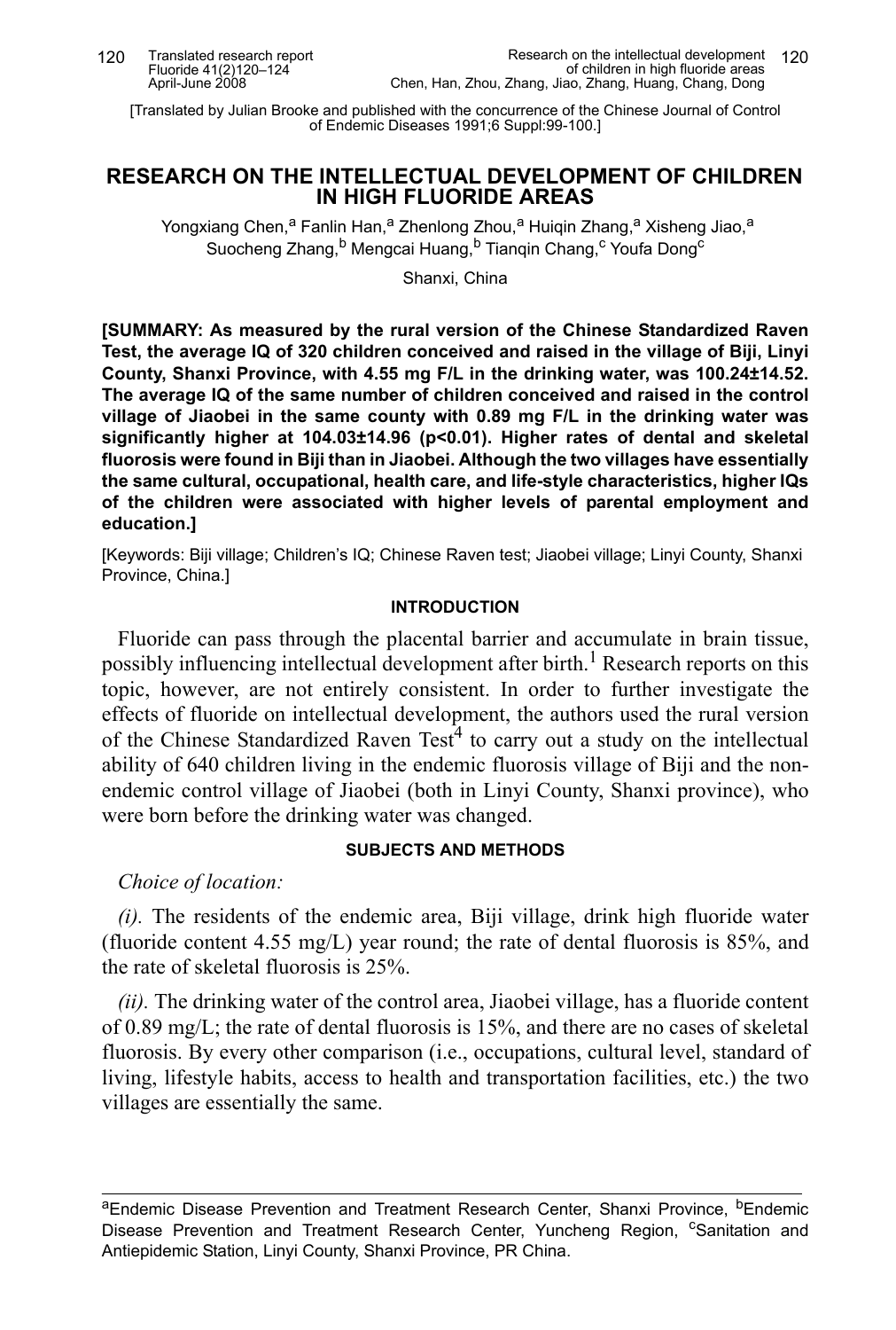*Basis for the choice of test subjects:*

*(i).* The mother of each subject must have resided in the village under investigation while pregnant (i.e. while the subject was in the fetal phase of development). From each age group, 40 children were randomly selected to be subjects, with equal numbers of boys and girls.

*(ii).* Method for calculating test subject age: The difference between the testing date and the birth date on the household residence card was calculated; a remainder of more than 15 days was rounded up to the next month, a remainder of less than 15 days was rounded down to the date month.

# *Testing method:*

Before the testing, three doctors were selected to oversee the procedure and were rigorously trained. Test results were scored according to the unified seven ranking standard.

#### **RESULTS**

# *Average IQs of the tested children in the endemic area and control:*

The 320 children from Biji village who had been exposed to fluoride since they were in the fetal stage showed an average IQ of 100.24±14.52; the 320 children from Jiaobei village, the control, tested with an average IQ of 104.03±14.96. The average IQ of the subjects from the endemic area was lower than the control, and a statistical analysis demonstrates that the result is very significant ( $t = 3.24$ , p<0.01). There is no statistically significant difference in the average IQ difference between the genders in either group (see Table 1).

 **Table 1.** Comparison of the IQs of 7–14 year old children in the endemic and control areas

| Test are a | n   | IQ range   | Average IQ ± Standard Deviation |                    |                      |  |
|------------|-----|------------|---------------------------------|--------------------|----------------------|--|
|            |     |            | <b>Boys</b>                     | Girls              | Total (boys & girls) |  |
| Endemic    | 320 | 50-137     | $100.43 \pm 14.58$              | $100.01 \pm 14.58$ | $100.24 \pm 14.52$   |  |
| Control    | 320 | $77 - 146$ | $104.73 \pm 15.31$              | $103.45 \pm 14.47$ | $104.03 \pm 14.98$   |  |

## *Distribution of intellectual ability in the endemic area and the control:*

The IQs of most of the 7–14 year old children from both the endemic area and the control area were in the average or above average range, but among the 320 children in the high fluoride area there were two children, or 0.60%, whose IQ was lower than 69, which classifies them as being intellectually underdeveloped. There are no children from the control group that fall into the intellectually underdeveloped range. In the endemic area, children in the excellent or outstanding range make up 9% of all the children tested, whereas in the control area 15% of the children are classified as excellent or outstanding (see Table 2).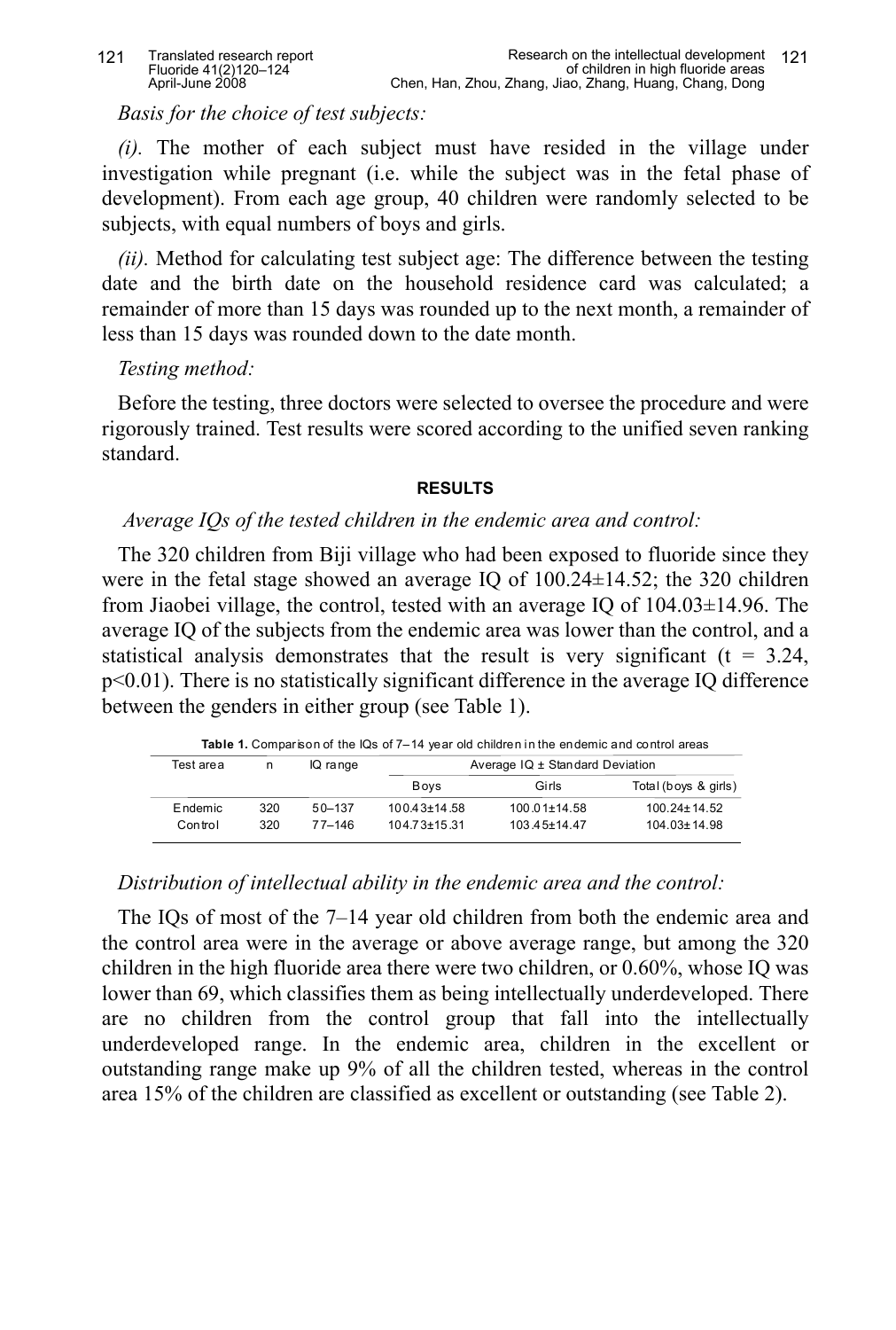| IQ          |             |                | Endemic area                  |       |             |              | Control area                  |       |
|-------------|-------------|----------------|-------------------------------|-------|-------------|--------------|-------------------------------|-------|
|             | Boys<br>(n) | Girls<br>(n)   | Total<br>(boys &<br>girls, n) | %     | Boys<br>(n) | Girls<br>(n) | Total<br>(boys &<br>girls, n) | $\%$  |
| >130        | 3           | $\overline{2}$ | 6                             | 1.80  | 7           | 7            | 14                            | 4.37  |
| 120-129     | 11          | 12             | 23                            | 7.10  | 20          | 13           | 33                            | 10.31 |
| $111 - 119$ | 38          | 34             | 72                            | 22.50 | 43          | 39           | 82                            | 25.63 |
| $90 - 109$  | 65          | 75             | 140                           | 43.70 | 58          | 74           | 132                           | 41.25 |
| $80 - 89$   | 31          | 25             | 56                            | 17.50 | 23          | 20           | 43                            | 13.44 |
| $70 - 79$   | 12          | 10             | 22                            | 6.80  | 9           | 7            | 16                            | 5.00  |
| ~169        | $\mathbf 0$ | $\overline{2}$ | $\overline{2}$                | 0.60  | $\mathbf 0$ | $\mathbf 0$  | 0                             | 0.00  |
| Total       | 160         | 160            | 320                           | 100   | 160         | 160          | 320                           | 100   |
|             |             |                |                               |       |             |              |                               |       |

**Table 2.** The distribution of IQ scores for 7–14 year old children in the endemic and control areas

*Comparison of the endemic area and the control area by age group:*

In Table 3, the 7–14 year olds are divided into smaller age groups, and for nearly every age group the average IQ of the children from the endemic area is lower than the control. The IQs of both groups show a general tendency to increase as age increases.

| <b>Table 3.</b> Comparison of the IQs of endemic and control area children by age group |                    |                                          |  |  |
|-----------------------------------------------------------------------------------------|--------------------|------------------------------------------|--|--|
| Age                                                                                     | Endemic area       | Control area<br>$IQ$ (average $\pm SD$ ) |  |  |
| (years)                                                                                 | IQ (average±SD)    |                                          |  |  |
| 7                                                                                       | $90.03 \pm 11.44$  | $94.15 \pm 12.06$                        |  |  |
| 8                                                                                       | $92.01 \pm 11.76$  | $101.33 \pm 16.22$                       |  |  |
| 9                                                                                       | $98.96 \pm 14.66$  | $99.48 \pm 11.51$                        |  |  |
| 10                                                                                      | $98.90 \pm 15.90$  | $104.14 \pm 17.34$                       |  |  |
| 11                                                                                      | 100.68±11.49       | $101.65 \pm 14.16$                       |  |  |
| 12                                                                                      | $100.55 \pm 12.28$ | 107.39±14.08                             |  |  |
| 13                                                                                      | $114.40 \pm 12.57$ | $109.63 \pm 14.22$                       |  |  |
| 14                                                                                      | 106.38±10.33       | $114.52 + 9.90$                          |  |  |

*Relationship between child IQ and parental occupation and educational level in the two regions:*

This study revealed that the IQ of the children in both areas was correlated with the occupation and educational levels of their parents. The IQ of children born into an "employed" household (i.e., where one or both parents is an employee) was significantly higher than those born into a household with farming parents: in the endemic area, child IQs with employed parents  $n = 74$ ,  $= 104.54$ ; control area, child IQs with employed parents  $n = 77$ ,  $= 108.91$ ; endemic area, child IQs with farming parents  $n = 246$ ,  $= 98.86$ ; control area, child IQs with farming parents  $n =$ 243, = 99.60. IQ also increased with the level of the parent's education: in the endemic area, child IQs with parents who went to high school  $n = 130, = 100.88$ ; middle school  $n = 150$ ,  $= 98.83$ , elementary school  $n = 38$ ,  $= 93.02$ ; in the control area, child IQs with parents who went to high school  $n = 150$ ,  $= 106.90$ ; middle school  $n = 158$ ,  $= 101.97$ ; elementary school  $n = 31$ ,  $= 89.45$ . Both sets of results are statistically significant  $(p<0.01)$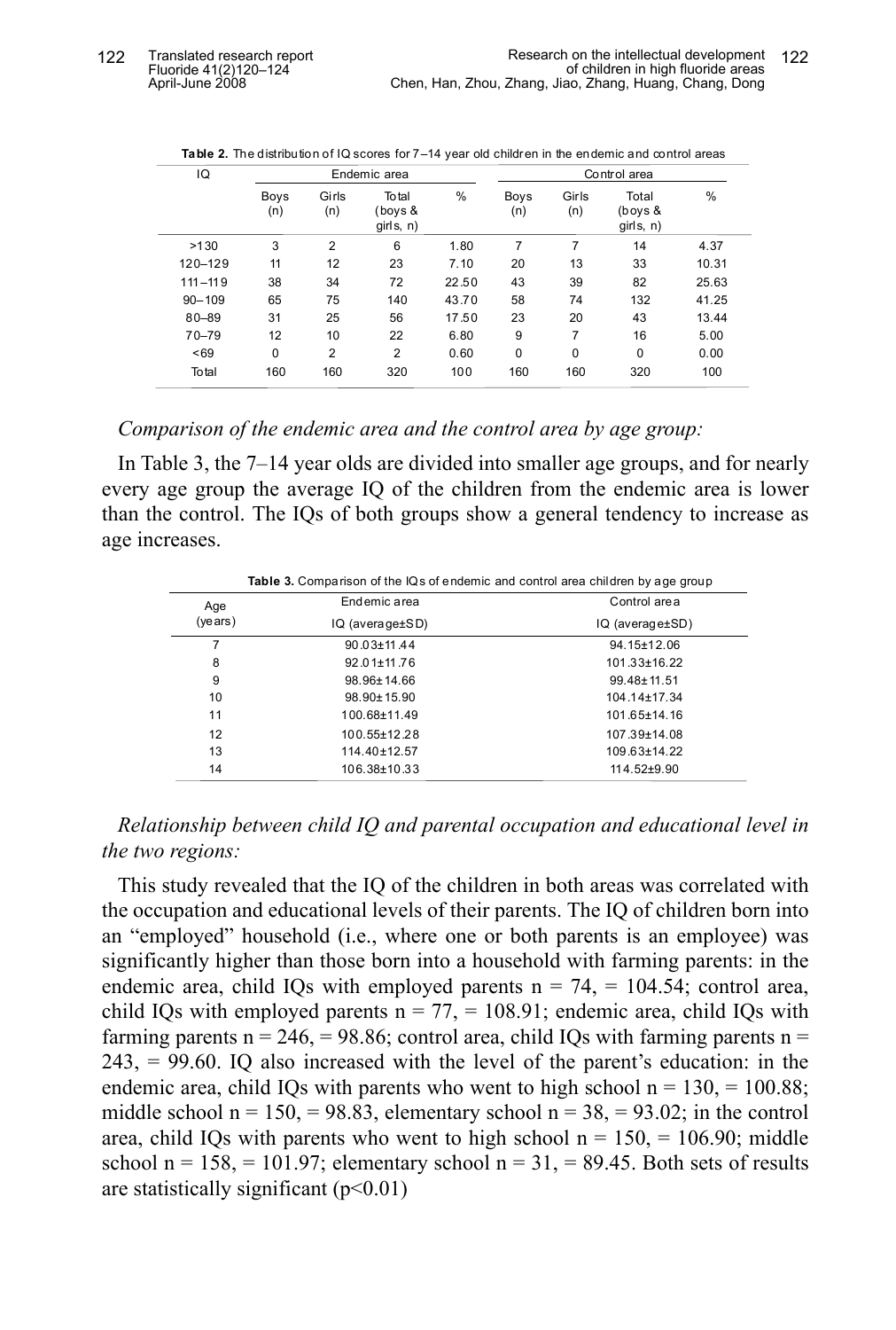#### **DISCUSSION**

The results of this study indicate that there is significant difference between the intellectual ability of the 7–14 year old children in the endemic area and those in the non-endemic control area, and, moreover, the average IQ of the children in the endemic area is clearly lower than in the non-endemic area. In the endemic region, the children in the 80–89 IQ range and below make up more than 25% of the total, while in the control area only 18% of the children fall into this range, demonstrating that high fluoride has a direct connection with the intellectual development of children.

The reasons for this include:

(i) Fluoride causes a retardation of the development of nerve cells in the cerebral cortex, with relatively poor differentiation, and fewer mitochondria, microtubules, and vesicles in the synapses as well as fewer synapses in general,<sup>1</sup> possibly leading to fewer connections between neurons and abnormal synapse function, ultimately affecting the intellectual development of the fetus after birth.

(ii) Zhou Zhenlong et al.<sup>5</sup> report that activation of acetylcholinesterase in the blood of fluoride poisoned patients is clearly reduced as compared to healthy control, while the levels of acetylcholine in the fluorosis sufferers were clearly elevated by comparison to the control. Quan Wu et al.,<sup>6</sup> while doing research on rats to determine the effects of chronic fluoride poisoning on the anterior horn of the spinal cord, skeletal muscle fiber, and their endplates, saw, under the microscope, that fluoride had an obvious damaging effect on nerve tissue, and that this occurred prior to skeletal constriction. A major facet of this damage was the effect on the nerve cell, i.e., the direct harm done to the cells of the anterior horn, while the other facet was the effect on the enzymes that participate in nerve impulse transmission, for instance the inhibiting activation of acetylcholinesterase.

These reports indicate that excessive intake of fluoride can inhibit the physiological function of various kinds of enzymes, leading to disruption in the metabolism of the organism and overall physiological dysfunction. This in turn affects high-level activity in the nervous system, inhibiting cholinesterase, and causing a breakdown in nerve impulse transmission.

Many factors influence intellectual ability. Besides the major influence of a high fluoride environment, the occupation and education of the parents also appears to play a definite role. Our study found that the IQs of children born into an "employed" household was higher than those born into a farming household, and that the IQ levels of the children increased along with the education level of their parents. This correlation indicates that a positive educational influence from the family is a benefit to child intellectual development. Therefore, strict uniformity requirements must be enforced when selecting an area for study, determining the test subjects, etc. Only then will the effects of high fluoride (or other experimental factors) be visible for objective investigation. The present study paid special